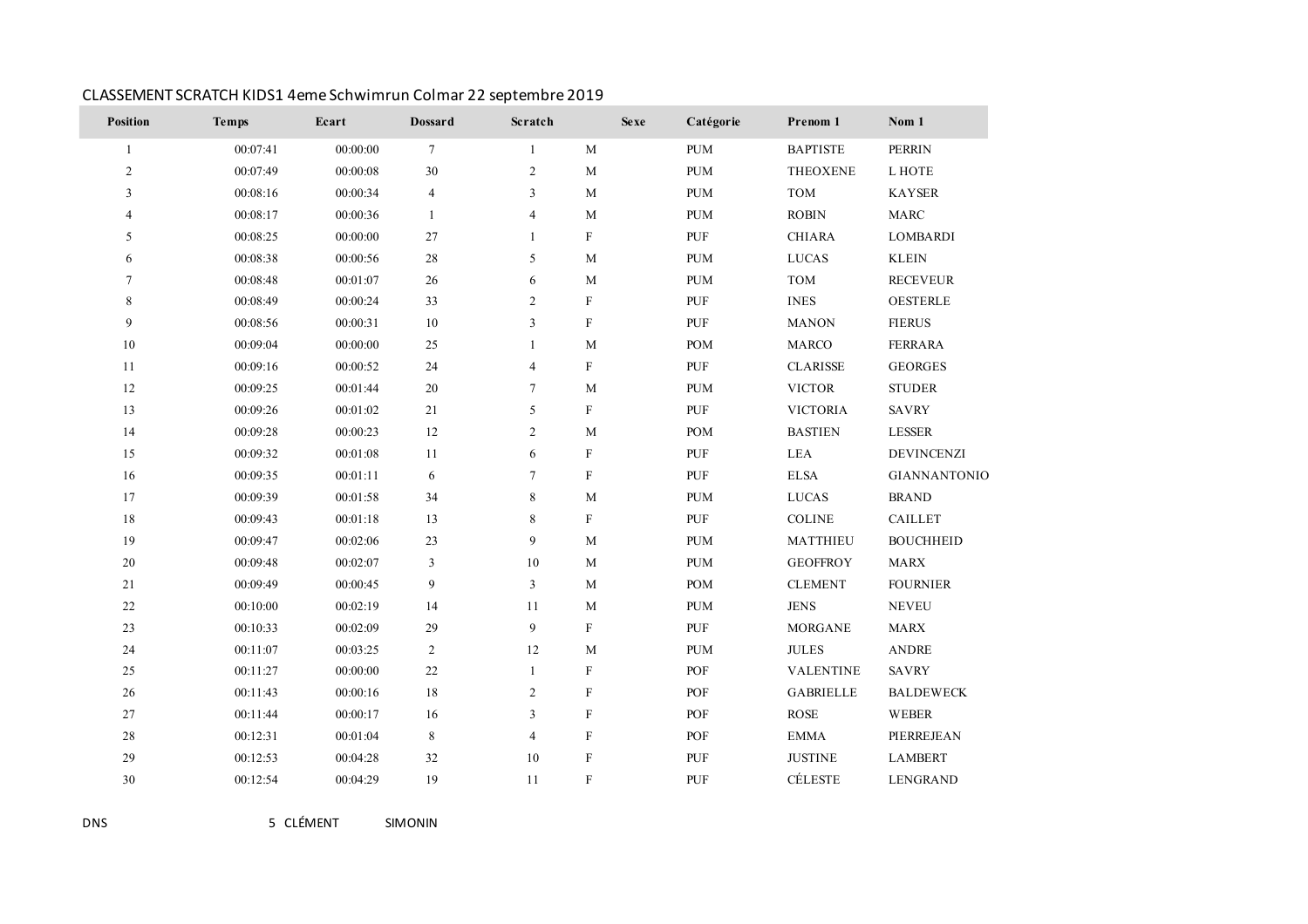| DNS        | 15 ENORA  | <b>DIENER</b>    |
|------------|-----------|------------------|
| DNS        | 16 ROSE   | <b>WEBER</b>     |
| <b>DNS</b> | 17 ROMANE | <b>BALDEWECK</b> |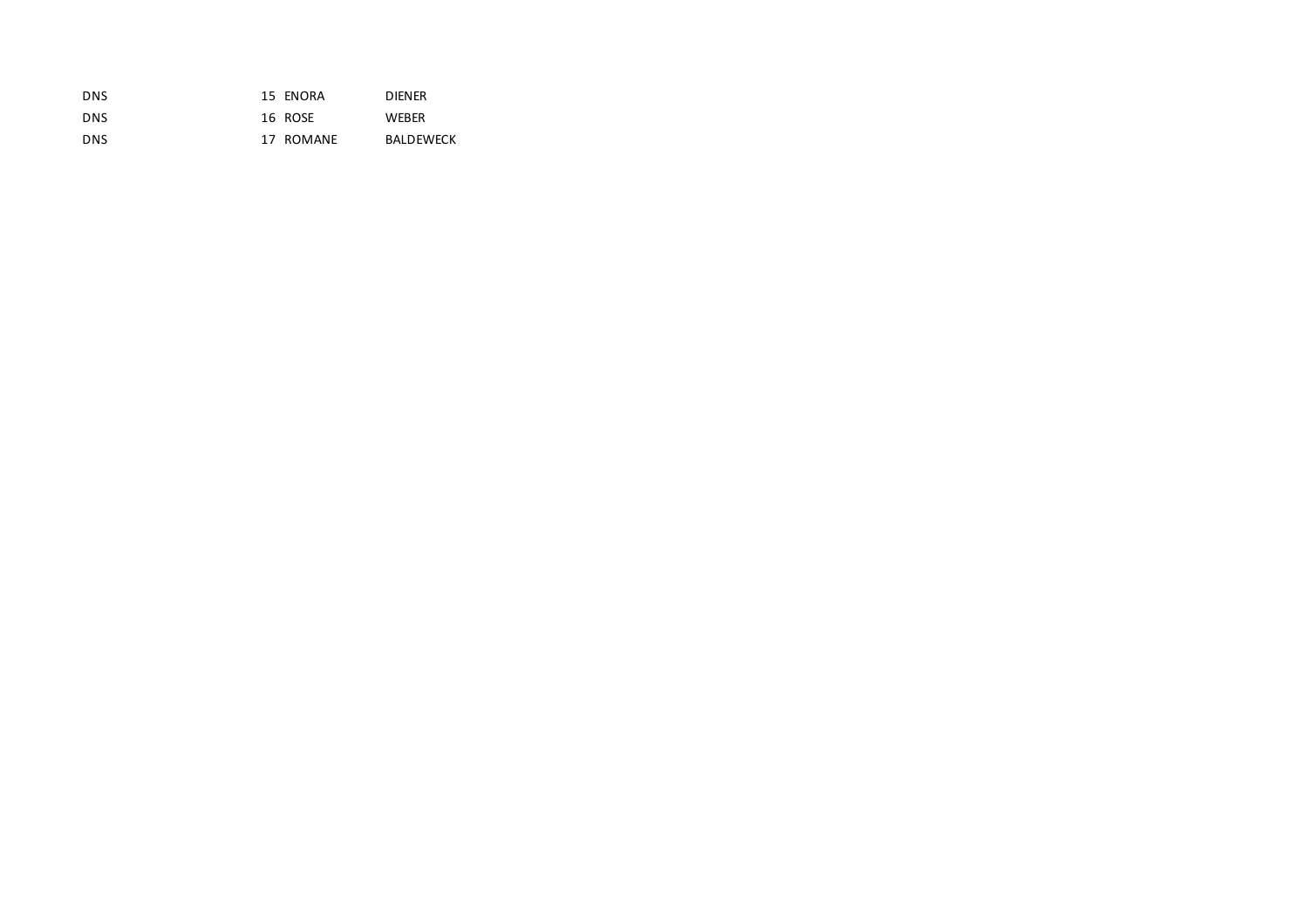| Position                 | <b>Temps</b> | Ecart    | <b>Dossard</b> | Scratch        |                           | <b>Sexe</b><br>Catégorie | Prenom 1         | Nom 1              |
|--------------------------|--------------|----------|----------------|----------------|---------------------------|--------------------------|------------------|--------------------|
| $\mathbf{1}$             | 00:16:46     | 00:00:00 | 70             | $\mathbf{1}$   | $\mathbf M$               | $\text{MIM}{}$           | <b>THOMAS</b>    | <b>HANSMAENNEL</b> |
| $\sqrt{2}$               | 00:17:44     | 00:00:58 | 66             | $\overline{2}$ | $\mathbf M$               | $\text{MIM}{}$           | AMÉDÉE           | ANSEL              |
| 3                        | 00:17:51     | 00:01:05 | 89             | 3              | $\mathbf M$               | <b>MIM</b>               | <b>OUENTIN</b>   | <b>SCHWEBEL</b>    |
| $\overline{\mathcal{L}}$ | 00:17:52     | 00:01:06 | 64             | $\overline{4}$ | $\mathbf M$               | $\text{MIM}{}$           | ${\bf AXEL}$     | <b>RAICHLE</b>     |
| $\sqrt{5}$               | 00:18:37     | 00:01:50 | 53             | 5              | $\mathbf M$               | $\text{MIM}{}$           | LÉO              | <b>VIELJUS</b>     |
| 6                        | 00:18:48     | 00:02:01 | $51\,$         | 6              | $\mathbf M$               | $\text{MIM}{}$           | <b>THIBAUT</b>   | <b>MARX</b>        |
| 7                        | 00:18:48     | 00:02:02 | 54             | $\overline{7}$ | $\mathbf M$               | <b>MIM</b>               | <b>NICOLAS</b>   | <b>MULLER</b>      |
| 8                        | 00:19:00     | 00:02:14 | 98             | 8              | M                         | <b>MIM</b>               | $\rm NOAN$       | <b>LIZIER</b>      |
| 9                        | 00:19:04     | 00:00:00 | 85             | $\mathbf{1}$   | $\mathbf F$               | $BEF$                    | <b>VALENTINE</b> | <b>BREG</b>        |
| 10                       | 00:19:09     | 00:00:04 | 56             | $\overline{2}$ | $\boldsymbol{\mathrm{F}}$ | <b>BEF</b>               | ÉLÈNA            | <b>RIGAUD</b>      |
| $11\,$                   | 00:19:18     | 00:02:32 | 93             | 9              | $\mathbf M$               | $\text{MIM}{}$           | <b>ENZO</b>      | <b>RECEVEUR</b>    |
| 12                       | 00:19:22     | 00:00:18 | 99             | 3              | $\boldsymbol{\mathrm{F}}$ | <b>BEF</b>               | <b>PAULINE</b>   | <b>CLOTEAUX</b>    |
| 13                       | 00:19:31     | 00:00:00 | 61             | 1              | $\mathbf M$               | <b>BEM</b>               | THEODORE         | <b>MATTER</b>      |
| 14                       | 00:19:40     | 00:00:00 | 83             | $\mathbf{1}$   | $\rm F$                   | <b>MIF</b>               | <b>CAMILLE</b>   | <b>FANTINI</b>     |
| 15                       | 00:19:50     | 00:00:19 | 86             | $\overline{2}$ | $\mathbf M$               | <b>BEM</b>               | ${\bf AXEL}$     | <b>BREG</b>        |
| 16                       | 00:19:52     | 00:00:47 | 97             | $\overline{4}$ | $\rm F$                   | <b>BEF</b>               | <b>LOUANNE</b>   | <b>SUBLON</b>      |
| 17                       | 00:19:55     | 00:00:24 | 65             | 3              | $\mathbf M$               | <b>BEM</b>               | GAEL             | <b>BAYART</b>      |
| $18\,$                   | 00:19:58     | 00:00:28 | 67             | $\overline{4}$ | $\mathbf M$               | <b>BEM</b>               | FERREOL          | <b>SCHOENIG</b>    |
| 19                       | 00:20:06     | 00:00:35 | 59             | 5              | $\mathbf M$               | <b>BEM</b>               | <b>MATHIAS</b>   | <b>BRINGEL</b>     |
| $20\,$                   | 00:20:08     | 00:03:21 | $90\,$         | 10             | $\mathbf M$               | $\text{MIM}{}$           | <b>LUCAS</b>     | <b>FISCHBACH</b>   |
| $21\,$                   | 00:20:08     | 00:03:22 | 84             | 11             | $\mathbf M$               | $\text{MIM}{}$           | <b>ALAN</b>      | <b>HOUDEAU</b>     |
| $22\,$                   | 00:20:19     | 00:00:39 | 88             | $\overline{2}$ | $\rm F$                   | <b>MIF</b>               | <b>LISON</b>     | <b>ZIEGLER</b>     |
| 23                       | 00:20:28     | 00:00:48 | 101            | 3              | ${\bf F}$                 | <b>MIF</b>               | YELIZ            | <b>BRAND</b>       |
| $24\,$                   | 00:20:31     | 00:03:45 | $92\,$         | 12             | $\mathbf M$               | $\text{MIM}{}$           | <b>ERWANN</b>    | CHARPILLET         |
| 25                       | 00:20:39     | 00:01:00 | $76\,$         | $\overline{4}$ | $\boldsymbol{\mathrm{F}}$ | <b>MIF</b>               | <b>MARION</b>    | <b>CAILLET</b>     |
| $26\,$                   | 00:20:49     | 00:04:03 | 94             | 13             | $\mathbf M$               | <b>MIM</b>               | <b>KILLIAN</b>   | <b>DAGUET</b>      |
| 27                       | 00:20:54     | 00:04:07 | 68             | 14             | M                         | <b>MIM</b>               | <b>OUENTIN</b>   | <b>ROBERT</b>      |
| $28\,$                   | 00:20:56     | 00:01:16 | $71\,$         | 5              | $\rm F$                   | $\text{MIF}$             | $\mathbf{EVA}$   | <b>ULRICH</b>      |
| 29                       | 00:20:59     | 00:01:19 | 69             | 6              | $\mathbf F$               | <b>MIF</b>               | <b>JULINE</b>    | <b>SCHERRER</b>    |
| 30                       | 00:21:11     | 00:02:06 | 55             | 5              | $\rm F$                   | <b>BEF</b>               | <b>MANON</b>     | <b>BISSLER</b>     |
| 31                       | 00:21:14     | 00:01:43 | 81             | 6              | M                         | <b>BEM</b>               | <b>YOANN</b>     | <b>DEVINCENZI</b>  |
| 32                       | 00:21:19     | 00:01:39 | 74             | $\tau$         | $\mathbf F$               | <b>MIF</b>               | <b>LAURA</b>     | <b>FIERUS</b>      |

#### CLASSEMENT SCRATCH KIDS2 4eme Schwimrun de Colmar ------- Classement rectifié (pb categories)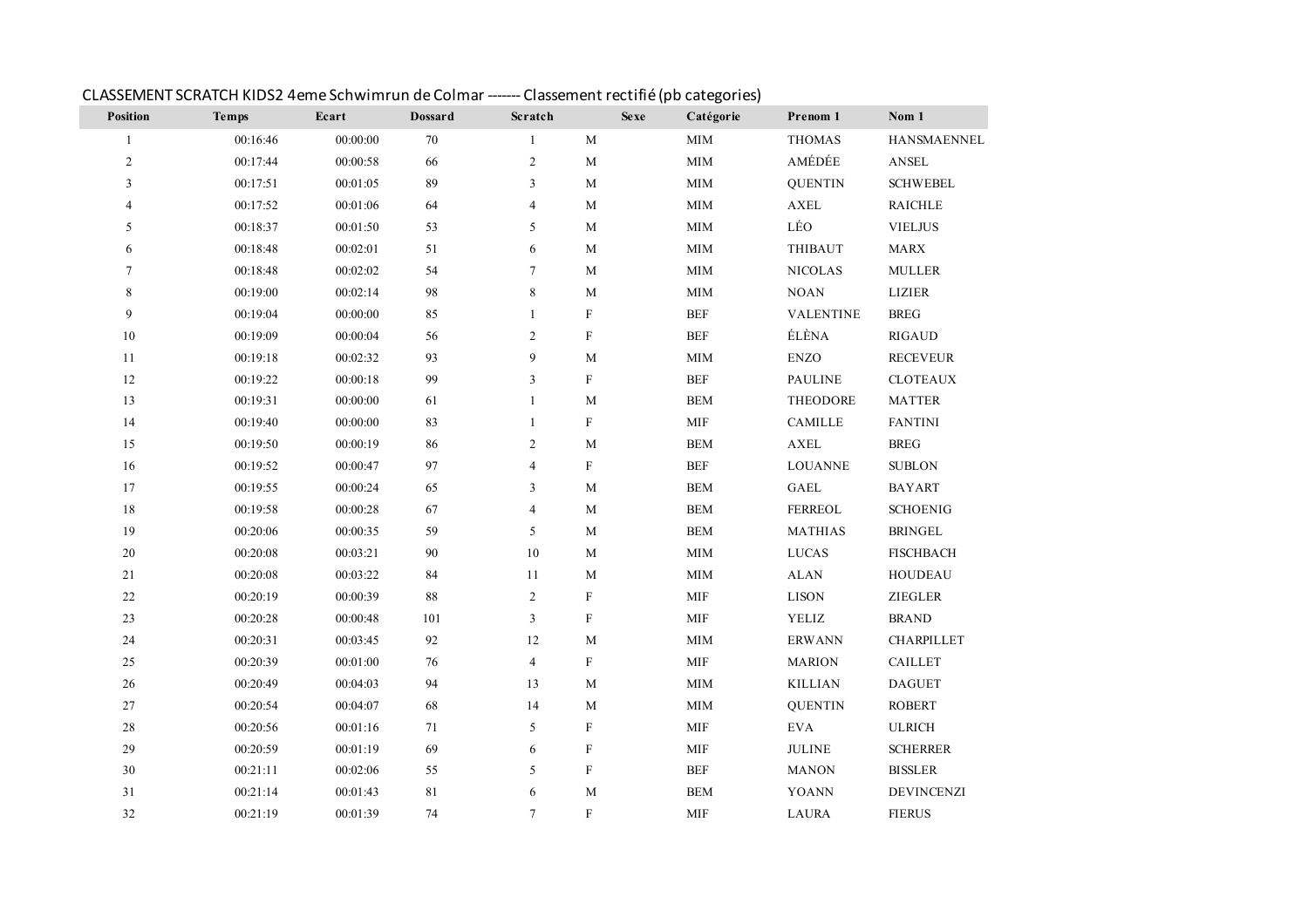| 33 | 00:21:25 | 00:02:21 | 96  | 6  | $\mathbf{F}$              | <b>BEF</b> | <b>ANA</b>      | WEINBRENNER         |
|----|----------|----------|-----|----|---------------------------|------------|-----------------|---------------------|
| 34 | 00:21:49 | 00:02:44 | 52  | 7  | F                         | <b>BEF</b> | <b>LAURA</b>    | <b>SIRAUD</b>       |
| 35 | 00:21:58 | 00:02:28 | 73  | 7  | M                         | <b>BEM</b> | <b>NOE</b>      | <b>PERRIN</b>       |
| 36 | 00:22:35 | 00:03:04 | 60  | 8  | M                         | <b>BEM</b> | PIERRE          | <b>FLEURY</b>       |
| 37 | 00:22:35 | 00:02:55 | 62  | 8  | $\boldsymbol{\mathrm{F}}$ | <b>MIF</b> | <b>JUSTINE</b>  | WEYANT              |
| 38 | 00:23:30 | 00:04:26 | 100 | 8  | $\boldsymbol{\mathrm{F}}$ | <b>BEF</b> | <b>FILIZ</b>    | <b>BRAND</b>        |
| 39 | 00:23:32 | 00:04:01 | 57  | 9  | M                         | <b>BEM</b> | <b>MATHIAS</b>  | <b>TAULEIGNE</b>    |
| 40 | 00:23:44 | 00:04:05 | 95  | 9  | $\boldsymbol{\mathrm{F}}$ | <b>MIF</b> | <b>JEANNE</b>   | <b>SCHIFFMACHER</b> |
| 41 | 00:23:51 | 00:04:47 | 91  | 9  | $\,$ F                    | <b>BEF</b> | <b>ANJA</b>     | <b>FAETIBOLT</b>    |
| 42 | 00:23:59 | 00:04:54 | 80  | 10 | $\boldsymbol{\mathrm{F}}$ | <b>BEF</b> | <b>PHOEBE</b>   | <b>ABDULLA</b>      |
| 43 | 00:25:05 | 00:06:01 | 87  | 11 | $\boldsymbol{\mathrm{F}}$ | <b>BEF</b> | <b>MARGOT</b>   | <b>HAAS</b>         |
| 44 | 00:26:27 | 00:06:57 | 82  | 10 | M                         | <b>BEM</b> | <b>GAETAN</b>   | <b>LESSER</b>       |
| 45 | 00:27:24 | 00:08:20 | 63  | 12 | $\rm F$                   | <b>BEF</b> | <b>AMANDINE</b> | WEYANT              |
| 46 | 00:27:38 | 00:08:34 | 75  | 13 | $\boldsymbol{\mathrm{F}}$ | <b>BEF</b> | <b>ANNE</b>     | <b>MULLER</b>       |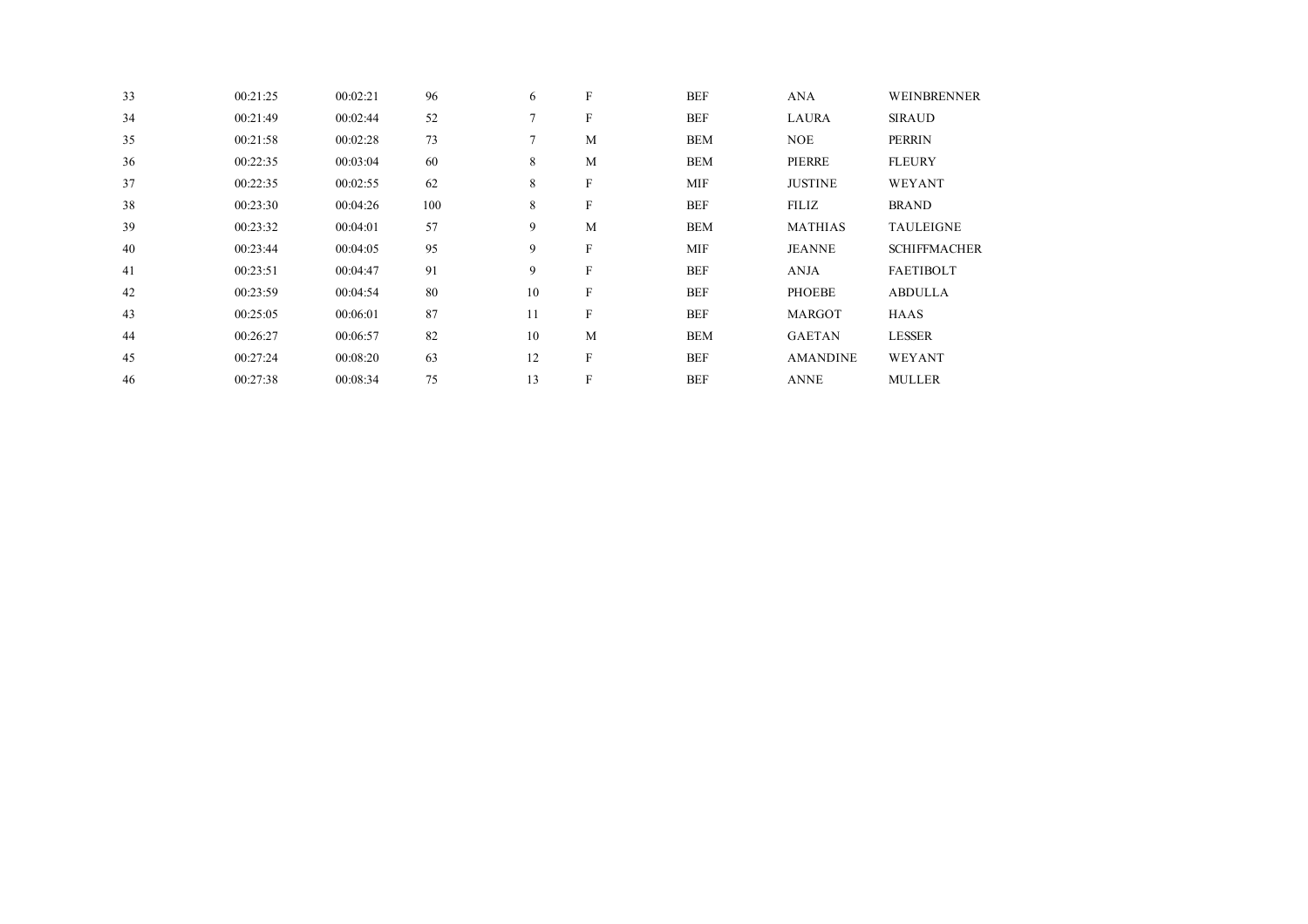#### **CLASSEMENT DUO SCRATCH 4e schwimrun COLMAR 22 septembre 2019**

| Position       | Temps    | Ecart           | Dossard | Scratch                 | Nom équipe                            | Club                                    | Sexe | Catégorie  | Prenom 1          | Nom 1                   | Prénom 2             | Nom 2           |
|----------------|----------|-----------------|---------|-------------------------|---------------------------------------|-----------------------------------------|------|------------|-------------------|-------------------------|----------------------|-----------------|
| $\overline{1}$ | 00:59:40 | 00:00:00        | 201     | -1                      | TEAM SCAT BY MC                       | SELESTAT CA TRI M                       |      | <b>SEM</b> | MICHAEL           | <b>ILLINGER</b>         | MICHAEL              | <b>CORENTIN</b> |
| 2              | 01:00:09 | 00:00:00        | 208     | $\overline{1}$          | HTC-GEKOBIKE 1                        | HABSHEIM TRI CLM                        |      | <b>VEM</b> | PASCAL            | FAIVRE-PIERRET PASCAL   |                      | <b>EZECHIEL</b> |
| 3              | 01:00:32 | 00:00:52        | 231     | 2                       | <b>LES FREROTS</b>                    | ASPTT MULHOUS M                         |      | <b>SEM</b> | <b>BASTIEN</b>    | <b>EHRET</b>            | <b>BASTIEN</b>       | <b>NICOLAS</b>  |
|                | 01:03:42 | 00:04:02        | 223     | 3                       | TEAM SCAT GUILLAUMI SELESTAT CA TRI M |                                         |      | <b>SEM</b> | <b>GUILLAUME</b>  | <b>BUCHY</b>            | <b>GUILLAUME</b>     | MATTHIEU        |
| 5              | 01:04:49 | 00:04:39        | 207     | 2                       | TEAM CHRISTOPHE & DA                  | M                                       |      | <b>VEM</b> | <b>CHRISTOPHE</b> | <b>GEYLLER</b>          | <b>CHRISTOPHE</b>    | <b>DAVID</b>    |
|                | 01:05:09 | 00:05:29        | 222     | $\overline{4}$          | <b>LES HIPPOCAMPES</b>                | TAC COLMAR<br>M                         |      | <b>SEM</b> | <b>GUILLAUME</b>  | DENIS SEMBLAT GUILLAUME |                      | <b>JEREMY</b>   |
| 8              | 01:06:31 | 00:06:51        | 225     | 5                       | <b>KORBAK</b>                         | M                                       |      | <b>SEM</b> | JÉRÉMY            | <b>BOCHENEK</b>         | JÉRÉMY               | <b>BENJAMIN</b> |
| 9              | 01:06:38 | 00:06:58        | 213     | 6                       | <b>LES TORPILLES</b>                  | M                                       |      | <b>SEM</b> | <b>GUILLAUME</b>  | <b>JAHIER</b>           | <b>GUILLAUME</b>     | <b>FLORIAN</b>  |
| 10             | 01:07:13 | 00:00:00        | 229     | -1                      | A DEUX C'EST MIEUX                    | X                                       |      | <b>SEX</b> | MARILYNE          | L HOTE                  | MARILYNE             | <b>ARNAUD</b>   |
| -11            | 01:08:04 | 00:08:24        | 218     | 7                       | À L'ARRACHE                           | TAC COLMAR<br>M                         |      | <b>SEM</b> | <b>ANTHONY</b>    | <b>SCHWARZ</b>          | <b>ANTHONY</b>       | PHILIPPE        |
| 12             | 01:08:07 | 00:00:00        | 204     | -1                      | <b>LES BRETZELS</b>                   | <b>ASPTT MULHOUS F</b>                  |      | <b>SEF</b> | GAELLE            | SAUDER                  | GAELLE               | CAROLE-ANNE     |
| 13             | 01:08:40 | 00:08:31        | 200     | $\overline{\mathbf{3}}$ | <b>MEME PAS PEUR</b>                  | TRI VOSGES DU N M                       |      | <b>VEM</b> | LAURENT           | <b>STRHAUSS</b>         | <b>LAURENT</b>       | <b>MICHEL</b>   |
| 14             | 01:09:54 | 00:02:42        | 212     | 2                       | TEAM SCAT MIXTE 1                     | SELESTAT CA TRI X                       |      | <b>SEX</b> | CAROLINE          | FALCO                   | <b>CAROLINE</b>      | <b>BENJAMIN</b> |
| 15             | 01:09:58 | 00:10:18        | 211     | 8                       | WAR MACHINE DU TCVI TRI VOSGES DU NM  |                                         |      | <b>SEM</b> | <b>STEVE</b>      | <b>RAICHLE</b>          | <b>STEVE</b>         | <b>ROMAIN</b>   |
| 16             | 01:12:07 | 00:12:27        | 228     | 9                       | LA BOUBOURSE TEAM ASPTT MULHOUS M     |                                         |      | <b>SEM</b> | <b>DIMITRI</b>    | <b>LERAY</b>            | <b>DIMITRI</b>       | JACKY           |
| 17             | 01:12:54 | 00:13:14        | 206     | 10                      | LES REQUINS DU COIN                   | M                                       |      | <b>SEM</b> | JEAN-CHARLES      | RIBER                   | JEAN-CHARLES FLORIAN |                 |
| 18             | 01:13:28 | 00:13:19        | 219     | $\overline{4}$          | LA WIN E TEAM                         | WIN E TEAM<br>M                         |      | <b>VEM</b> | <b>XAVIER</b>     | <b>BOUGEROL</b>         | <b>XAVIER</b>        | <b>FRANCK</b>   |
| 19             | 01:13:49 | 00:14:09        | 214     | 11                      | LES FAGOTÉS                           | M                                       |      | <b>SEM</b> | <b>FABIEN</b>     | <b>SCHOENIG</b>         | <b>FABIEN</b>        | <b>GAUTHIER</b> |
| 20             | 01:14:48 | 00:00:00        | 216     | -1                      | <b>TEAM FAMILY</b>                    | TAC COLMAR<br>$\boldsymbol{\mathrm{X}}$ |      | <b>VEX</b> | <b>LAURENT</b>    | MULLER                  | LAURENT              | <b>CELINE</b>   |
| 21             | 01:14:54 | 00:00:06        | 221     | 2                       | <b>BARBABELLE</b>                     | <b>CCCE TRIATHLONX</b>                  |      | <b>VEX</b> | <b>FABRICE</b>    | <b>CONTANT</b>          | <b>FABRICE</b>       | <b>ANNE</b>     |
| 22             | 01:17:51 | 00:03:03        | 227     | $\overline{3}$          | TEAM TAC MIXTE                        | TAC COLMAR X                            |      | <b>VEX</b> | HEIDI             | <b>BRAESCH</b>          | <b>HEIDI</b>         | <b>CEDRIC</b>   |
| 23             | 01:17:53 | 00:18:12        | 210     | 12                      | ROHRBACH TRIATHLON LOISIRS JEUNESSI M |                                         |      | <b>SEM</b> | <b>MICHEL</b>     | WEYANT                  | <b>MICHEL</b>        | JOYCE           |
| 24             | 01:17:56 | 00:03:08        | 205     | $\overline{4}$          | TEAM Y OU AND ME                      | X                                       |      | <b>VEX</b> | <b>EMMANUELLE</b> | <b>RITT</b>             | <b>EMMANUELLE</b>    | MARTIAL         |
| 25             | 01:19:19 | 00:12:07        | 232     | 3                       | ZENTEAM                               | TRIMOVAL MOLS X                         |      | <b>SEX</b> | <b>STEPHANE</b>   | ZEHNACKER               | <b>STEPHANE</b>      | SOLENE          |
| 26             | 01:19:23 | 00:11:16        | 224     | 2                       | <b>LES IRON GIRLS</b>                 | <b>ASPTT MULHOUS F</b>                  |      | <b>SEF</b> | <b>MARINE</b>     | ZIMMERMANN              | <b>MARINE</b>        | LUCIA           |
| 27             | 01:19:44 | 00:19:35        | 209     | 5                       | ALSACE LORRAINE                       | TRIATHLON CLUI M                        |      | <b>VEM</b> | <b>ACHIM</b>      | EGAM                    | <b>ACHIM</b>         | <b>FRANCIS</b>  |
| 28             | 01:23:53 | 00:16:41        | 203     | $\overline{4}$          | EM&JO                                 | $\boldsymbol{\mathrm{X}}$               |      | SEX        | <b>JOHAN</b>      | <b>ALBERT</b>           | JOHAN                | EMILIE          |
| 29             | 01:24:38 | 00:16:30        | 226     | 3                       | <b>LES ZINZIN</b>                     | $\,$ F                                  |      | <b>SEF</b> | <b>STEPHANIE</b>  | DABRAINVILLE STEPHANIE  |                      | <b>VIRGINIE</b> |
| 30             | 01:25:33 | 00:25:53        | 217     | 13                      | TEAM BARTHEL                          | TRI VOSGES DU NM                        |      | <b>SEM</b> | JULIEN            | <b>BARTHEL</b>          | <b>JULIEN</b>        | ERIC            |
| 31             | 01:33:54 | 00:19:06        | 215     | 5                       | NOSPEED                               | X                                       |      | <b>VEX</b> | <b>ALFONSO</b>    | <b>BOBBIO</b>           | <b>ALFONSO</b>       | <b>ISABELLE</b> |
| 32             | 01:36:18 | 00:21:30        | 230     | 6                       | LÄCKERLI FRÄSSER                      | $\boldsymbol{\mathrm{X}}$               |      | <b>VEX</b> | <b>MARTIN</b>     | GLÄTTLI                 | <b>MARTIN</b>        | <b>JOANNE</b>   |
| DNF            |          | 202 PERE & FILS | MICHAEL | REBER                   | <b>MICHAEL</b>                        | <b>MATHIS</b>                           |      |            |                   |                         |                      |                 |

DSQ 220 L' ÉQUIPE 3 ADELINE SCHMITT ADELINE MORGAN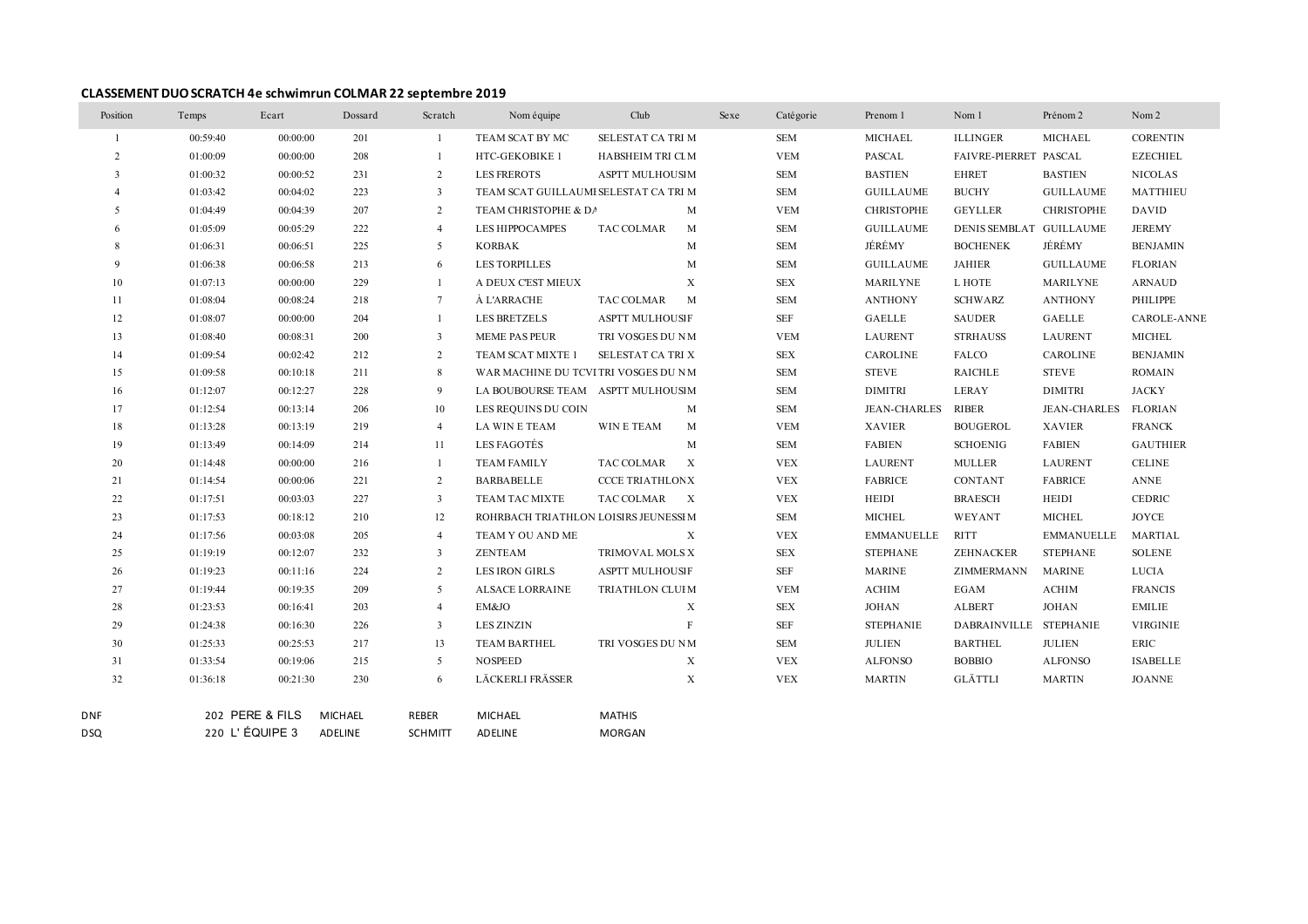## CLASSEMENT SCRATCH DECOUVERTE INDIV (HORS CADET)

٠

| Temps    | Ecart    | Dossard        | Scratch        | Club                               | Sexe | Catégorie                          | Prenom 1           | Nom 1                |
|----------|----------|----------------|----------------|------------------------------------|------|------------------------------------|--------------------|----------------------|
| 00:44:56 | 00:00:00 | 32             | $\mathbf{1}$   | $\mathbf{0}$<br>M                  |      | <b>VEM</b>                         | <b>OLIVIER</b>     | <b>ANGUENOT</b>      |
| 00:48:53 | 00:00:00 | 40             | $\mathbf{1}$   | TAC COLMAR<br>M                    |      | <b>SEM</b>                         | <b>GUILLAUME</b>   | <b>DENIS-SEMBLAT</b> |
| 00:48:57 | 00:00:04 | 41             | $\mathfrak{2}$ | M<br>$\boldsymbol{0}$              |      | <b>SEM</b>                         | <b>CLAUDE</b>      | <b>PERSIGAN</b>      |
| 00:49:52 | 00:04:56 | 39             | $\overline{2}$ | $\mathbf{0}$<br>M                  |      | <b>VEM</b>                         | <b>JOHANN</b>      | <b>LOBEL</b>         |
| 00:50:21 | 00:00:00 | 21             | $\mathbf{1}$   | <b>CN FLORIVAL</b><br>M            |      | <b>JUM</b>                         | <b>VICTOR</b>      | <b>RIBER</b>         |
| 00:51:11 | 00:00:51 | 34             | $\overline{c}$ | <b>ASPTT MULHOU:M</b>              |      | <b>JUM</b>                         | <b>TIMOTHY</b>     | <b>BASTIAN</b>       |
| 00:51:36 | 00:06:41 | 26             | $\mathfrak{Z}$ | <b>ASPTT STRASBOUM</b>             |      | <b>VEM</b>                         | RICHARD            | <b>WOODRUFF</b>      |
| 00:53:01 | 00:04:08 | 45             | 3              | EHA PULVERSHEM                     |      | <b>SEM</b>                         | <b>MICHAEL</b>     | <b>LOCHER</b>        |
| 00:54:47 | 00:09:51 | $\mathfrak{Z}$ | $\overline{4}$ | NAVECO BETSCHM                     |      | <b>VEM</b>                         | <b>ERIC</b>        | <b>KAYSER</b>        |
| 00:55:26 | 00:10:30 | 36             | 5              | <b>ASPTT MULHOU! M</b>             |      | <b>VEM</b>                         | <b>JEAN YVES</b>   | <b>PERRIN</b>        |
| 00:58:12 | 00:13:16 | 37             | 6              | <b>ASPTT MULHOU: M</b>             |      | <b>VEM</b>                         | <b>PASCAL</b>      | <b>TRULES</b>        |
| 00:58:31 | 00:09:38 | 30             | $\overline{4}$ | <b>ASPTT MULHOU: M</b>             |      | <b>SEM</b>                         | <b>SEBASTIEN</b>   | <b>CHANE-LAP</b>     |
| 00:59:02 | 00:14:06 | 44             | $\tau$         | $\mathbf{0}$<br>M                  |      | <b>VEM</b>                         | <b>JEROME</b>      | <b>FOURNIER</b>      |
| 00:59:12 | 00:14:16 | 28             | 8              | <b>ASPTT MULHOU!M</b>              |      | <b>VEM</b>                         | <b>STEPHANE</b>    | <b>LARQUE</b>        |
| 00:59:36 | 00:14:40 | 16             | 9              | TRIMOVAL MOL M                     |      | <b>VEM</b>                         | <b>VINCENT</b>     | <b>STORDEUR</b>      |
| 01:01:14 | 00:12:21 | $\tau$         | 5              | $\bf{0}$<br>M                      |      | <b>SEM</b>                         | PIERRE             | <b>JURKIEWICZ</b>    |
| 01:01:16 | 00:16:20 | 23             | 10             | $\bf{0}$<br>$\mathbf{M}$           |      | <b>VEM</b>                         | <b>CEDRIC</b>      | D'ANTONIO            |
| 01:06:13 | 00:21:18 | 31             | 11             | $\mathbf{0}$<br>M                  |      | <b>VEM</b>                         | RANNI              | <b>BENHAMOUD</b>     |
| 01:07:31 | 00:22:35 | 42             | 12             | $\boldsymbol{0}$<br>M              |      | <b>VEM</b>                         | <b>FABRICE</b>     | <b>BERINGER</b>      |
| 01:07:33 | 00:00:00 | 25             | $\mathbf{1}$   | $\mathbf{F}$<br>$\boldsymbol{0}$   |      | <b>VEF</b>                         | <b>PATRICIIA</b>   | <b>CLAUDEL</b>       |
| 01:07:52 | 00:18:59 | 38             | 6              | $\boldsymbol{0}$<br>M              |      | <b>SEM</b>                         | <b>SYLVAIN</b>     | <b>CHAMBENOIT</b>    |
| 01:08:58 | 00:20:05 | 22             | $\overline{7}$ | $\mathbf{0}$<br>M                  |      | <b>SEM</b>                         | <b>THOMAS</b>      | <b>SUTTER</b>        |
| 01:10:15 | 00:21:22 | 35             | $\,8\,$        | M<br>$\mathbf{0}$                  |      | <b>SEM</b>                         | <b>NICOLAS</b>     | PERETTI              |
| 01:12:21 | 00:04:48 | $\overline{4}$ | $\overline{2}$ | TAC COLMAR<br>$\mathbf{F}$         |      | <b>VEF</b>                         | <b>MARIE PAULE</b> | <b>FELLAY KUSS</b>   |
| 01:13:12 | 00:28:16 | 5              | 13             | $\bf{0}$<br>M                      |      | <b>VEM</b>                         | <b>THIERRY</b>     | <b>ZIEGLER</b>       |
| 01:13:21 | 00:28:25 | 9              | 14             | M<br>$\mathbf{0}$                  |      | <b>VEM</b>                         | <b>EMMANUEL</b>    | <b>ANDREONI</b>      |
| 01:13:26 | 00:05:54 | 8              | 3              | F<br>$\mathbf{0}$                  |      | <b>VEF</b>                         | HÉLÈNE             | <b>VACCA</b>         |
| 01:13:51 | 00:28:56 | 13             | 15             | $\boldsymbol{0}$<br>M              |      | <b>VEM</b>                         | <b>STEPHANE</b>    | <b>WEINGAERTNER</b>  |
| 01:14:45 | 00:29:49 | 6              | 16             | $\mathbf{0}$<br>M                  |      | <b>VEM</b>                         | <b>DIDIER</b>      | <b>BREHAUT</b>       |
| 01:17:18 | 00:00:00 | 19             | $\mathbf{1}$   | <b>REIMS TRIATHL(F</b>             |      | $\rm JUF$                          | <b>MARIE</b>       | <b>DUCROT</b>        |
| 01:23:51 | 00:00:00 | 11             | $\mathbf{1}$   | $\boldsymbol{0}$<br>$\overline{F}$ |      | $\ensuremath{\mathop{\text{SEF}}}$ | <b>JULIETTE</b>    | <b>BOUCHE</b>        |
| 01:23:51 | 00:00:01 | 12             | 2              | $\mathbf{0}$<br>$\mathbf{F}$       |      | <b>SEF</b>                         | <b>CLAIRE</b>      | <b>BARTH</b>         |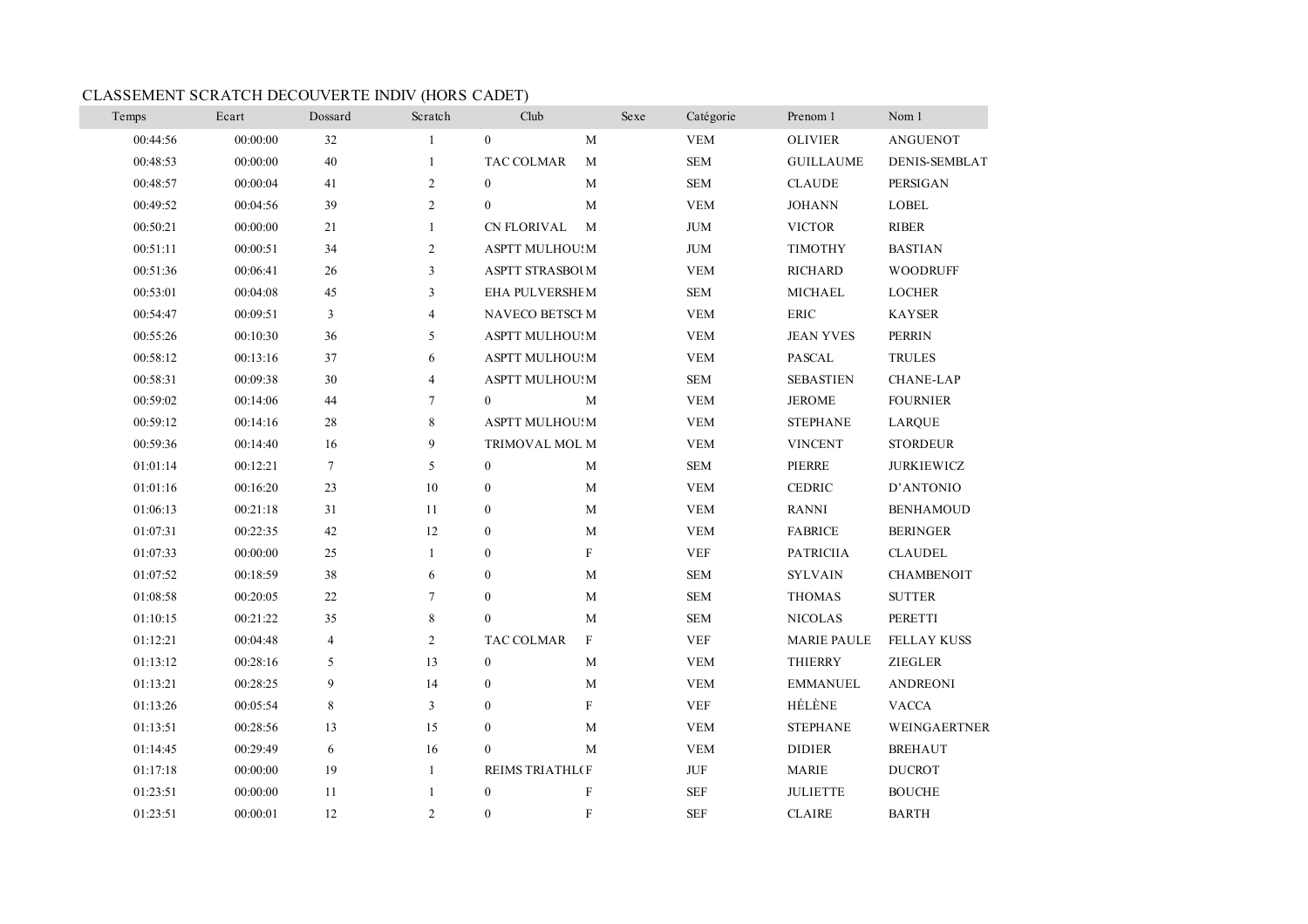| 01.29.32<br>.          | $00:44:3$ <sup>-</sup> |  | M | $X$ $X$ $Y$ $Y$<br>ΈM | PIERRE GILLES | <b>BELON</b>  |
|------------------------|------------------------|--|---|-----------------------|---------------|---------------|
| 01.29.37<br>. <i>.</i> | 00:44:4                |  | M | "E <sub>M</sub>       |               | <b>PARNIN</b> |

| DNS. | 1 VALENTIN | <b>HISLER</b>      |
|------|------------|--------------------|
| DNS. | 2 PATRICK  | ALVARO             |
| DNS. | 10 BRICE   | THAMI              |
| DNS. | 43 PIERRE  | <b>AUCOUTURIER</b> |